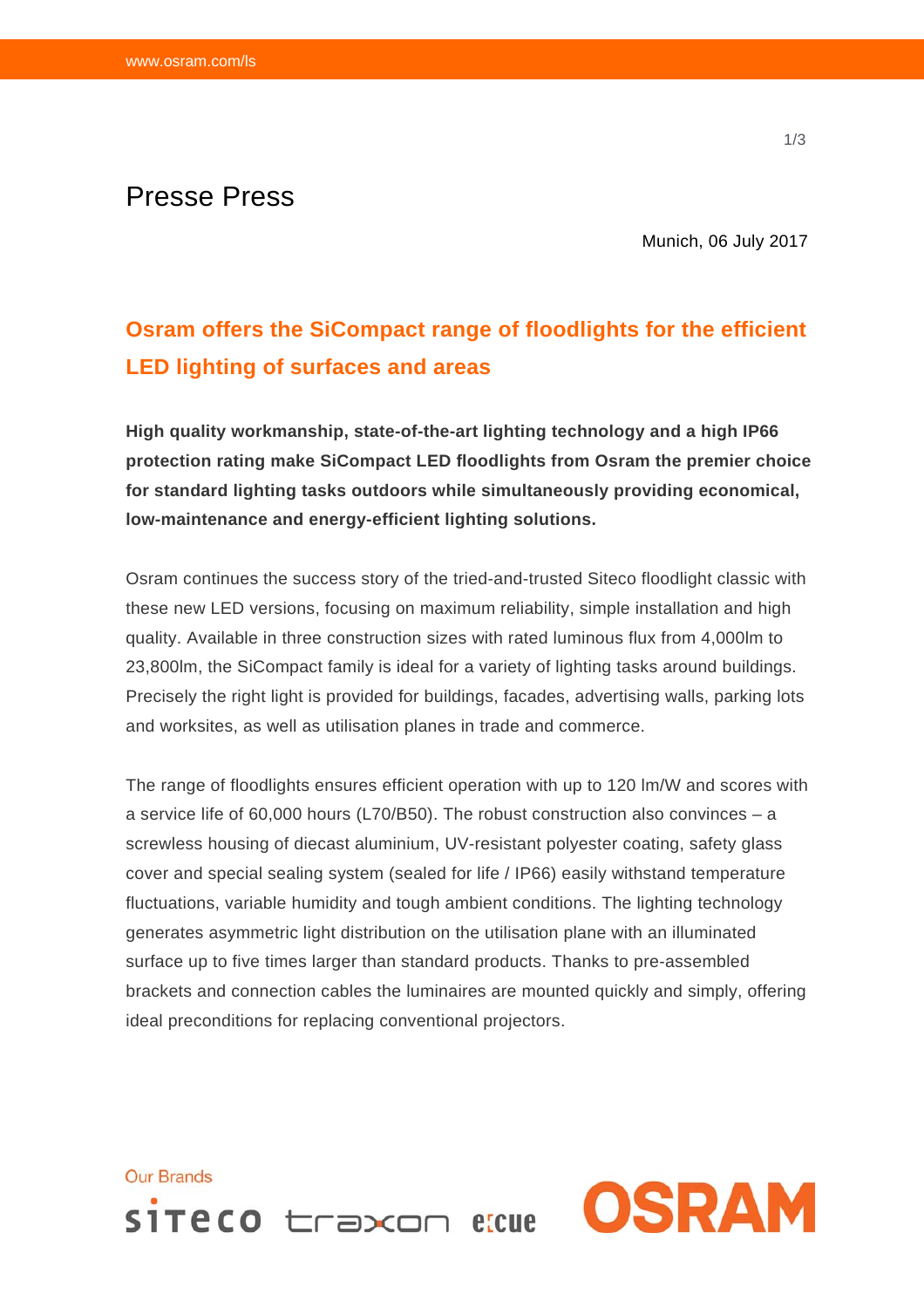

Efficient LED technology, high quality workmanship and easy installation and maintenance make SiCompact an economical lighting solution for standard lighting tasks in outdoor areas.



Available in three construction sizes, the SiCompact family is ideal for a variety of lighting tasks around buildings.

## **PRESS CONTACT**

Claudia Rieling Tel. +49 8669 33-237 E-mail: c.rieling@siteco.de

## **ABOUT OSRAM**

OSRAM with headquarters in Munich, Germany is a globally leading lighting manufacturer with a company history of around 100 years. The product spectrum contains high-tech applications based on semiconductor technologies such as infrared and laser. Products are used in a wide variety of